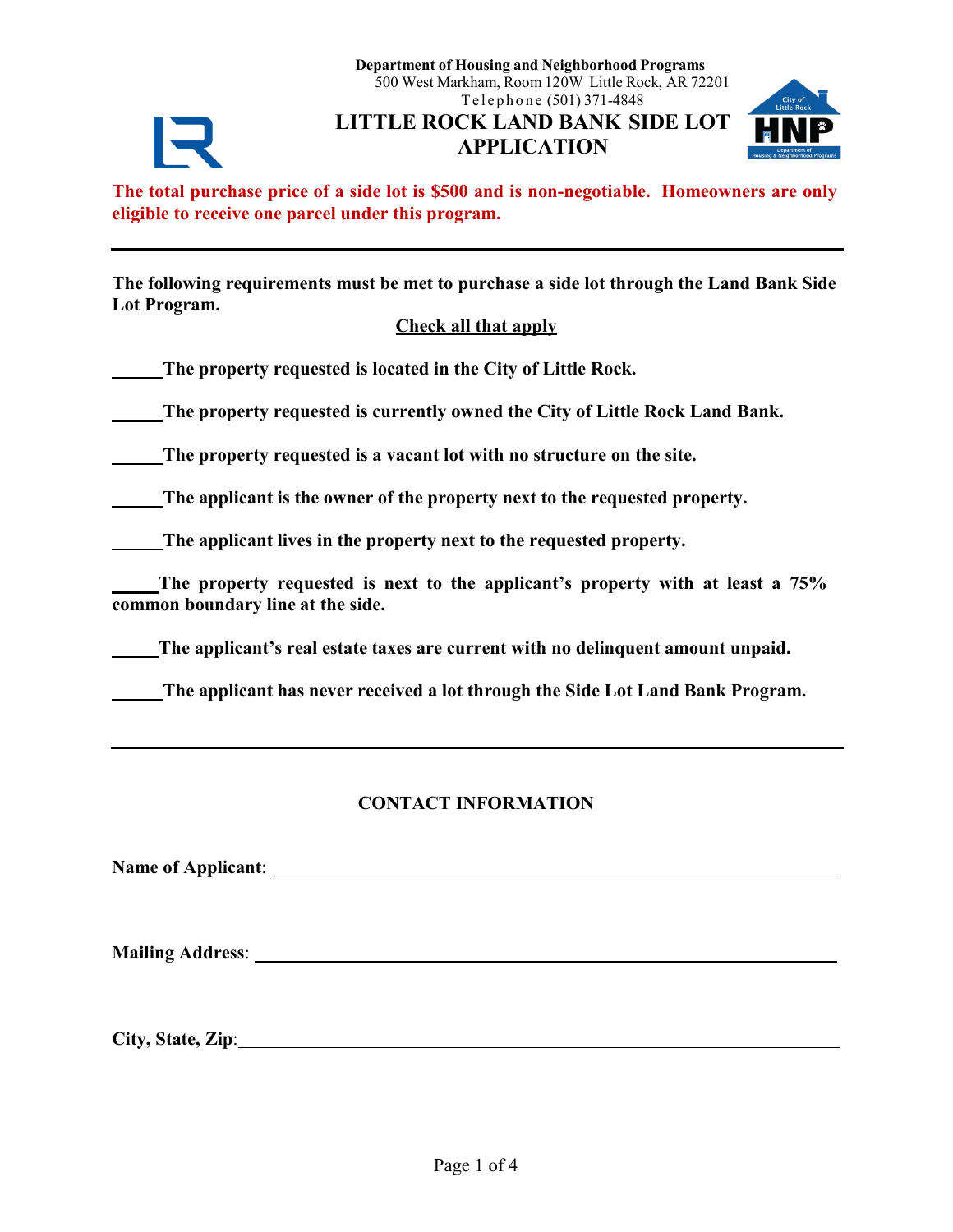**Daytime Phone #: Alternate Phone #: Alternate Phone #: Alternate Phone #: Alternate Phone #: Alternate Phone #: Alternate Phone #: Alternate Phone #: Alternate Phone #: Alternate Ph** 

**Fax (Optional)**:

**Email Address**:

*NOTE: The applicant's ownership status will be verified by Staff prior to this application being processed.*

# **HOUSEHOLD SIZE AND ANNUAL INCOME**

**ONLY** applicants applying for property in which **Federal Funds** were used, should complete the household size and annual income questions.

**Household Size**: **Household Annual Income**:

*Applicants will be required to submit documentation evidencing total household income*

#### **PROPERTY INFORMATION**

Please review the Land Bank's Available Property Inventory Chart at [www.littlerocklandbank.org](http://www.littlerocklandbank.org/)**.**

**1. What is the Property Address and Parcel No. from the Land Bank Inventory Chart you are interested in acquiring under the Land Bank Side Lot Program**?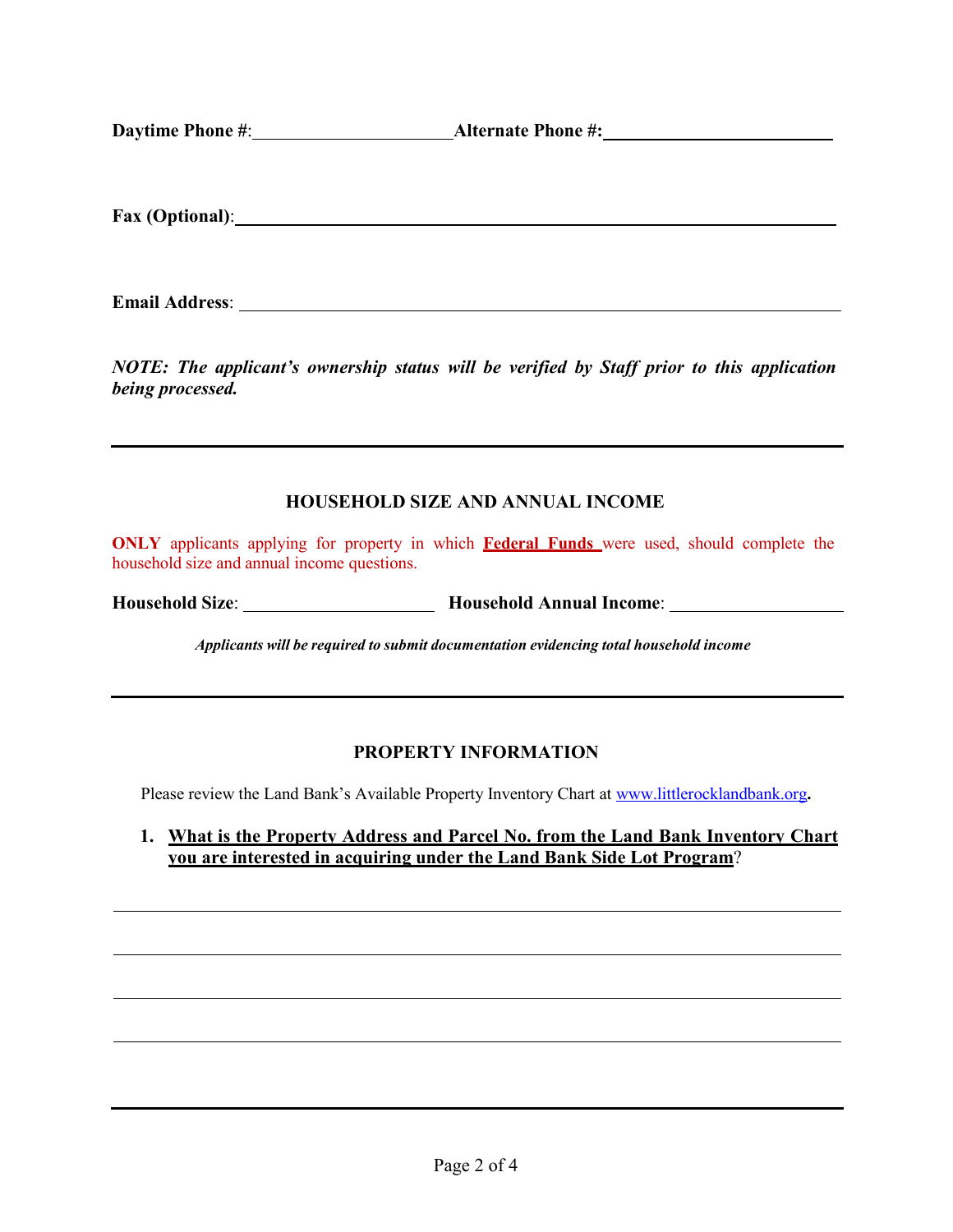# **REDEVELOPMENT PLAN**

#### **2. Provide a statement of the proposed use of the Side Lot and a detailed description of the improvements to be made to the property.**

**NOTE***:* Include all plans to fully combine the two lots, including but not limited to, constructing a fence around both lots, building a storage house or accessory structure on the side lot, paving the side lot for use as a drive way, or removing remnants of the previous structure from the side lot.

Applicants may need to consult with a licensed contractor for construction details and development costs.

**[Attach separate sheets as necessary]**

**3. Timeframe for Development**:

*The Development Plan must be completed within one (1) year.*

#### **4. Total Projected Cost of the Development**:

#### **REDEVELOPMENT FINANCING**

#### **5. Provide a loan approval letter, construction financing statement, financial statement, or other financial documentation evidencing the ability to finance the proposed improvement and/or development.**

**NOTE**: Applicants may need to consult with a bank, mortgage company, or credit union to obtain financing options and loan approval.

#### **[Attach Financial Documentation]**